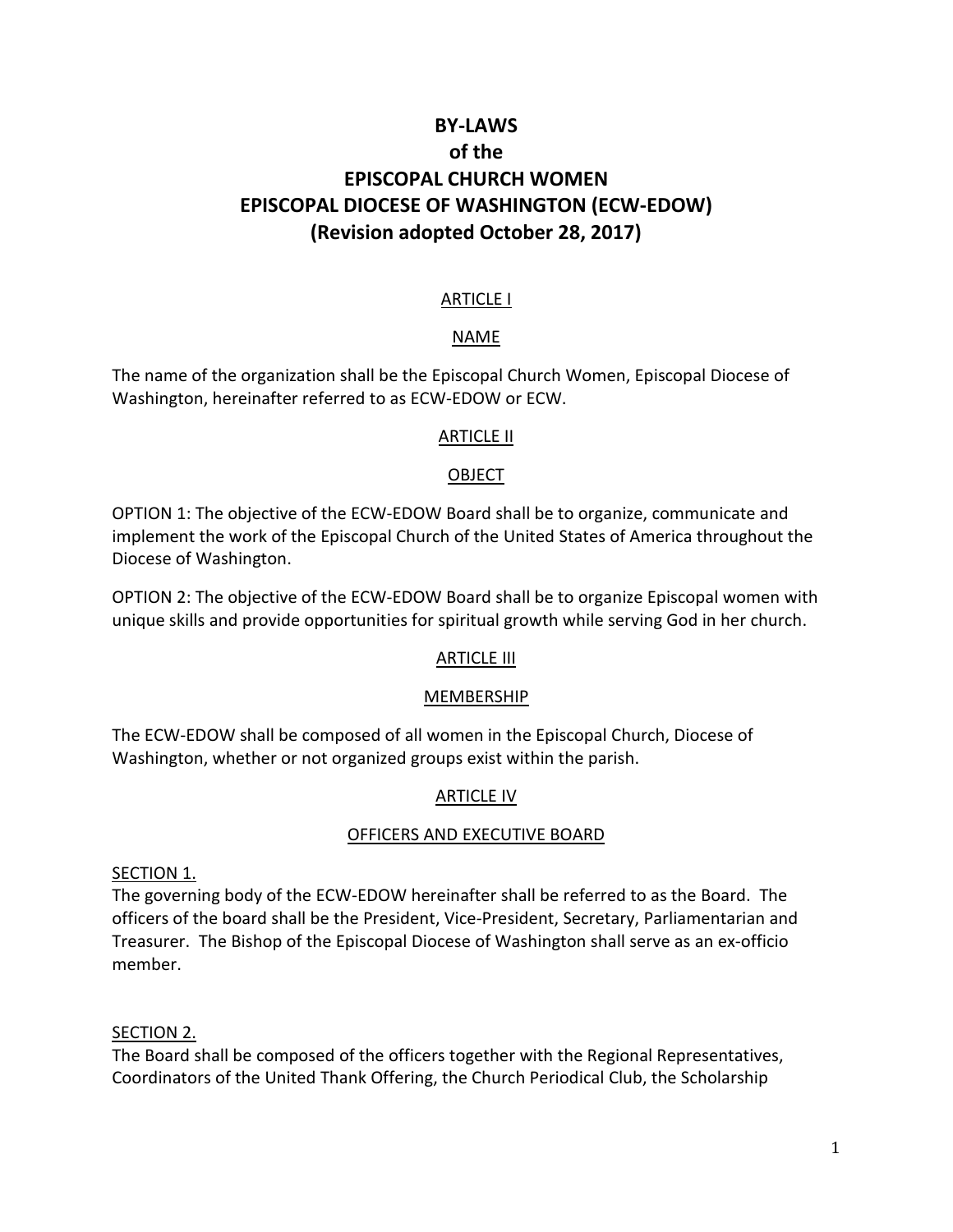Committee and the Finance and Planning Chairpersons. The President may invite other liaison representatives to attend, which persons shall have voice but no vote.

## SECTION 3.

The members of the board shall be elected at the Annual General Meeting (AGM) and shall serve for one term. Installation of officers shall occur soon after the AGM. A person may serve on the Board for no more than three consecutive terms in any elected or appointed capacity. After (serving) 3 consecutive terms on the Board, a minimum one (1) year absence is required before seeking an elected or appointed position on the board.

## SECTION 4.

The President, with the approval of the Board, may appoint someone to fill a vacancy on the board for the remainder of a term.

## SECTION 5.

The President, with the approval of the Board, may appoint up to eight (8) youth members (1 per region) to allow young people to contribute their thoughts, ideas and innovations to promote the vision and growth of ECW-EDOW.

## ARTICLE V

## RESPONSIBILITIES OF OFFICERS AND REGIONAL REPRESENTATIVES

## SECTION 1.

The President shall preside at all meetings of the ECW-EDOW Board. The President, with the approval of the Board, shall appoint coordinators of the United Thank Offering, the Church Periodical Club, the Scholarship Committee, and Finance and Planning chairpersons and any other committees as needed. The President shall be an ex-officio member of all committees except the Nominating Committee.

## SECTION 2.

The Vice-President supports the President and shall preside in her absence and shall perform such other duties as assigned by the President.

## SECTION 3.

The Secretary shall keep the minutes and the attendance of all Board meetings and all other meetings of ECW-EDOW Board and is responsible to circulate said minutes. Additionally, the secretary is responsible for all of the Board's correspondence to the women of the diocese.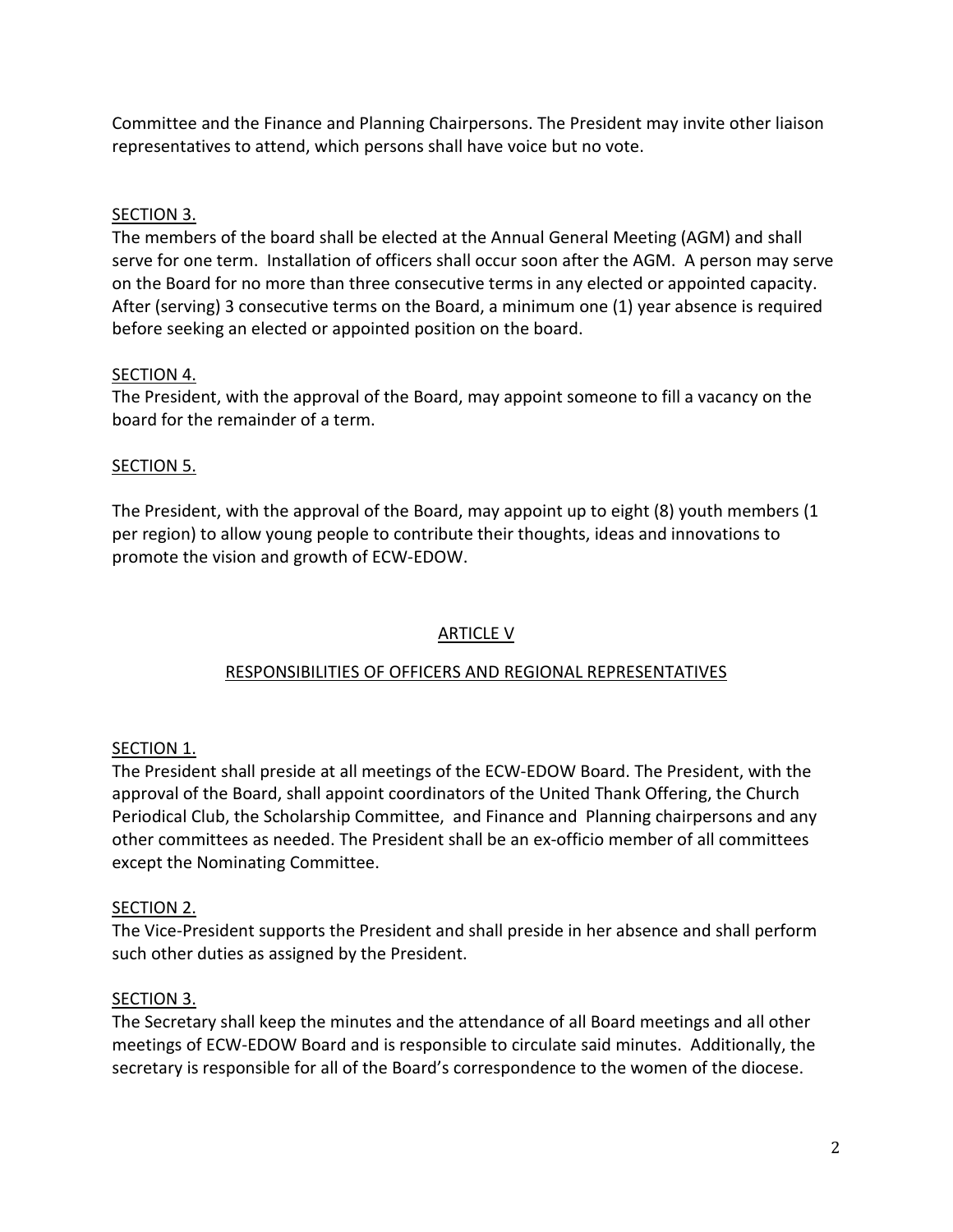## SECTION 4.

The Treasurer shall collect all funds and shall disburse them in accordance with the adopted budget and as approved by the Board. Any funds received for special purposes shall be disbursed accordingly. A written Treasurer's report shall be provided at each Annual General Meeting (AGM) of Episcopal Church Women and at all Board Meetings.

## SECTION 5.

The Regional Representatives shall represent the geographical areas of the Diocese. They shall establish contact and become knowledgeable of the work of the parishes they represent. They shall serve as liaison between the Board and the people in the Diocese and provide written reports of such work at monthly meetings.

## ARTICLE VI

## DUTIES AND POWERS OF THE EXECUTIVE BOARD

## SECTION<sub>1</sub>.

The Board shall meet monthly and/or at other such times as it shall be determined by the President and/or the Board. Each Board member shall be in attendance at regularly scheduled meetings. Any Board member, who misses three consecutive or five regularly scheduled meetings in the course of a year, may be asked to resign. This action shall be executed by the President after consultation with the Board at a regularly scheduled meeting or written notice to Board members with term and means of their concurrence defined. A simple majority shall constitute a quorum. It shall represent ECW-EDOW Board with general power to transact its business and determine its policies in accordance with the provision of these By-laws. It shall name delegates to all conferences and meetings, at which, in its judgment, Episcopal Church Women should be represented.

## SECTION 2.

The Board shall review the Annual Budget prepared in accordance with Article X, Section I, of these By-laws, to be presented at the next AGM.

## ARTICLE VII

## MEETINGS

## SECTION 1.

The Board of the ECW shall hold monthly meetings except during the months of July and August, and additional board meetings ("Special Board Meeting") as necessary. Official board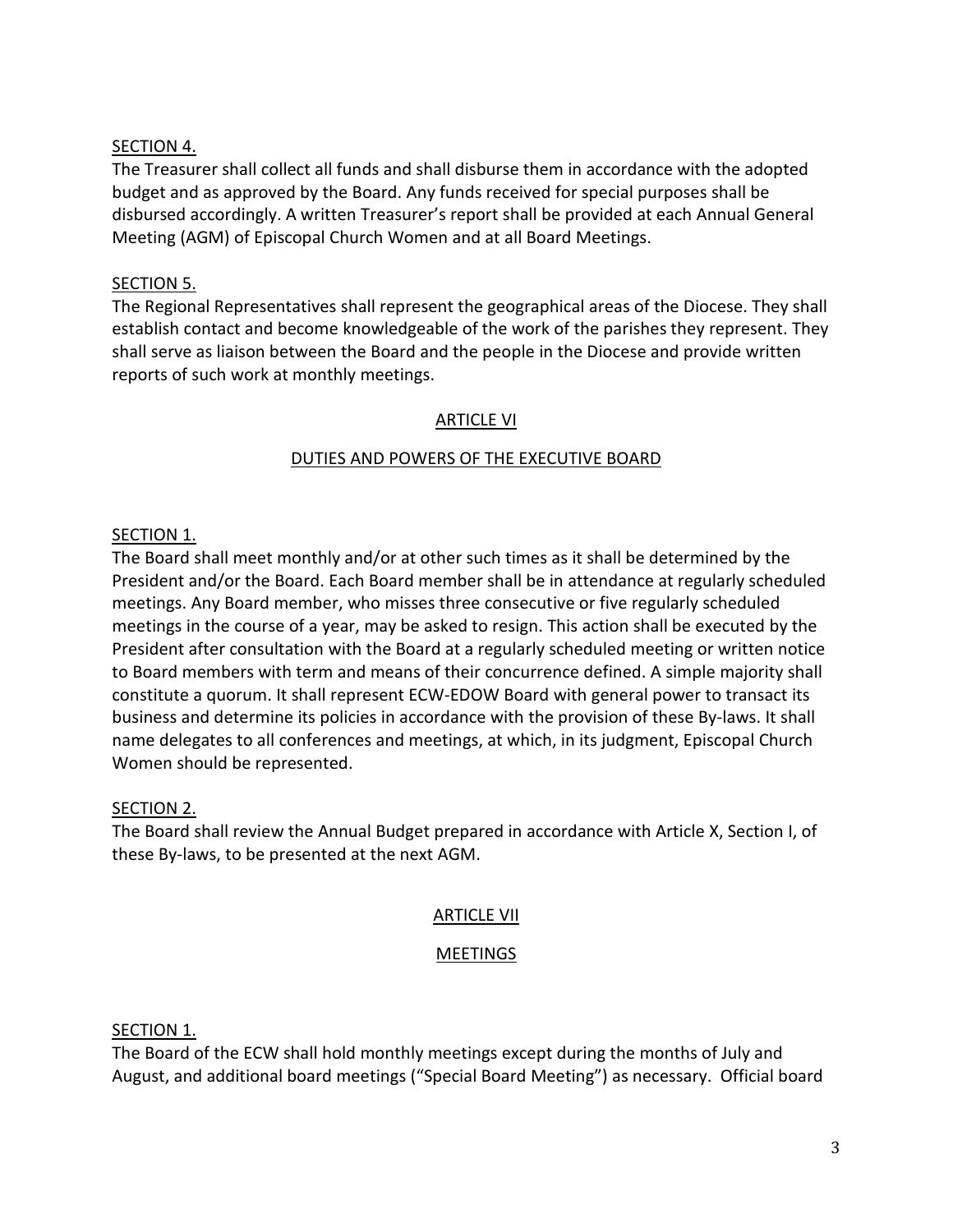meetings may also be held electronically or telephonically. Monthly Board Meeting and Special Board Meeting are referred to collectively as "Board Meetings".

## SECTION 2.

The AGM of ECW-EDOW shall be held annually. There shall be additional general meetings held each year as determined by the Board.

## SECTION 3.

Each attending person shall have one vote in orders of business at the AGM.

## SECTION 4.

An Annual Budget shall be adopted by the Board to be presented at the Annual General Meeting.

## SECTION 5.

A special meeting of the Episcopal Church Women may be called by the Board upon receipt of the written request of members representing five or more Parishes; such requests shall state the purpose for which such special meeting is desired. At any special meeting only such business as is specified in the call can be considered.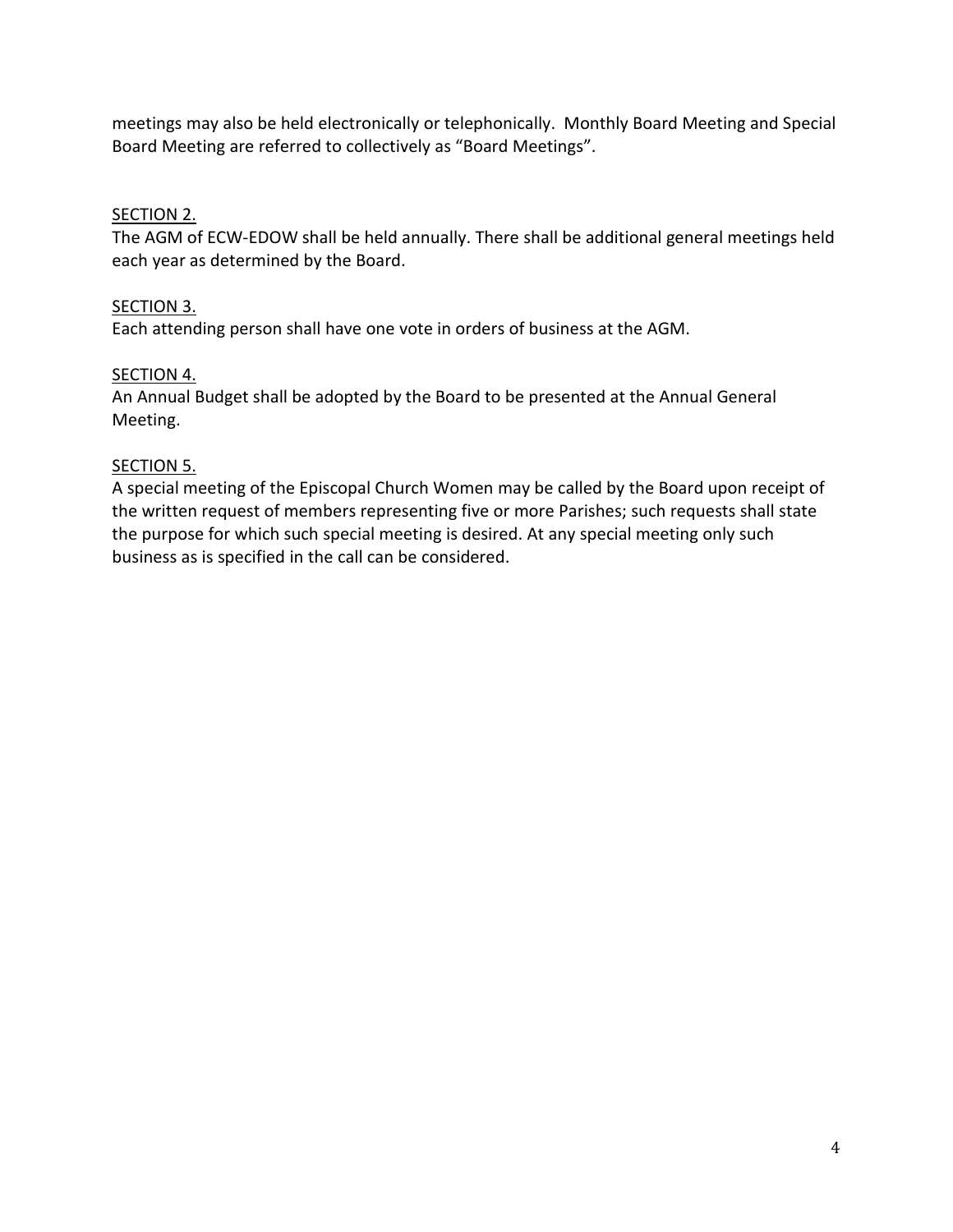## ARTICLE VIII

#### FISCAL POLICY

#### SECTION 1.

Each church group, in accordance with its financial ability, should be requested to contribute to the budget of the Board of ECW-EDOW.

#### SECTION 2.

The Fiscal Year shall be January 1 through December 31. The Coordinators of the United Thank Offering, Church Periodical Club and Scholarship Committee shall have their financial reports completed and submitted to the office at least 30 days prior to the AGM. Their books and those of the Board shall be reviewed as needed. All books should be audited before being transferred.

#### ARTICLE IX

#### NOMINATIONS AND ELECTIONS

#### SECTION 1.

There shall be a Nominating Committee consisting of three persons appointed by the Board and chaired by the immediate past president or an alternate approved by the Board.

#### SECTION 2.

The Nominating Committee shall request each church group to submit names and qualifications of candidates to be considered for officers and regional representatives.

## SECTION 3.

The Nominating Committee, giving due consideration to the names submitted, shall prepare a slate of candidates. Additional nominations may be made from the floor, provided the consent of the nominee has been secured. Elections shall be by ballot. However, when there is but one nomination for a position, election may be by voice vote or acclamation.

#### SECTION 4.

Delegates and alternates to the Triennial Meeting shall be elected by the Board in the year preceding the Triennial Meeting. The delegation may include up to four delegates and two alternates. The Diocesan President and Diocesan Coordinator of the United Thank Offering will be two of the delegates. The delegates and alternatives must be members of the Board.